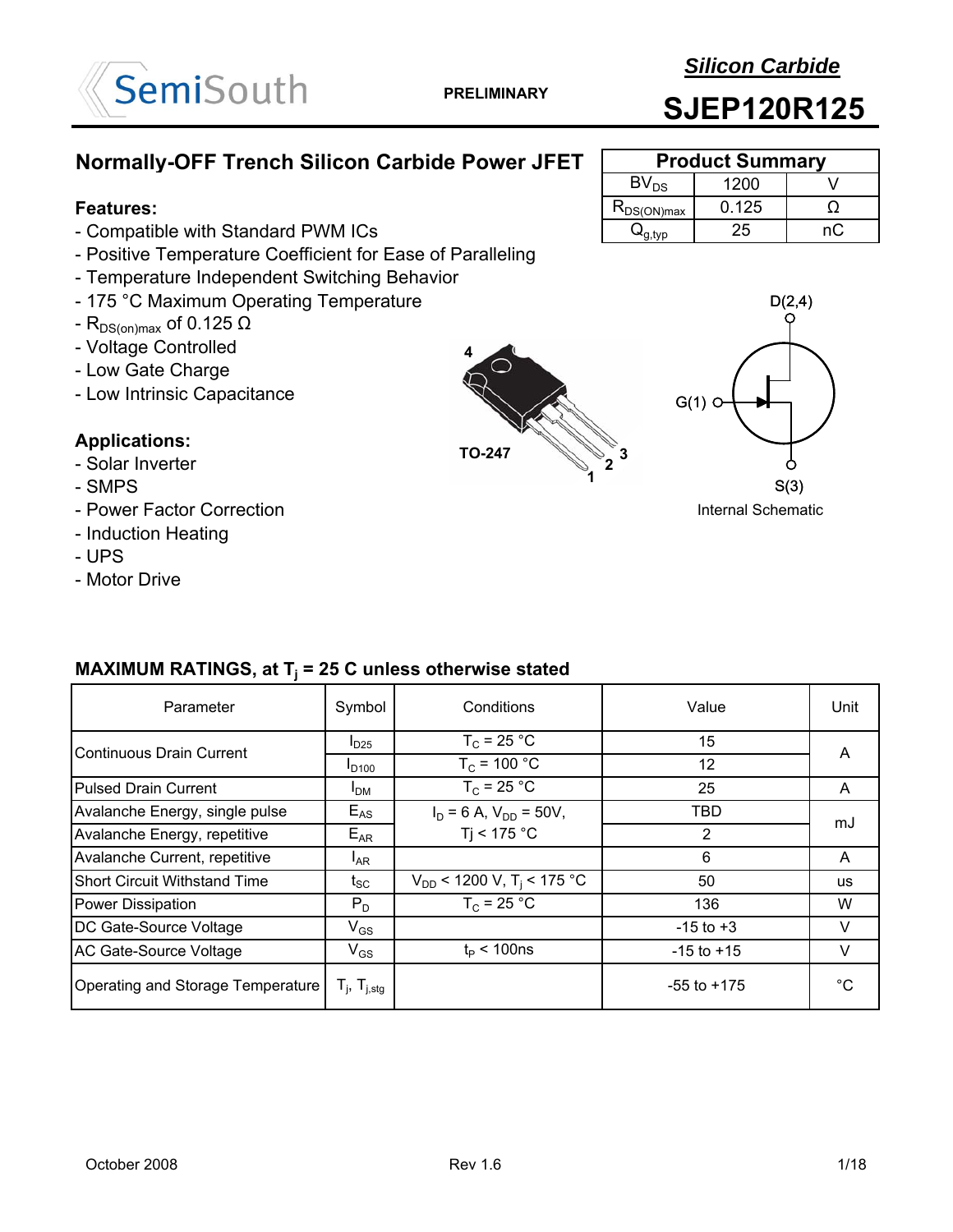

## **SJEP120R125**

### **THERMAL CHARACTERISTICS**

| Parameter                               | Symbol      | Conditions | Value                    |     |     | Unit            |
|-----------------------------------------|-------------|------------|--------------------------|-----|-----|-----------------|
|                                         |             |            | Min                      | Typ | Max |                 |
| Thermal Resistance,<br>junction-case    | $R_{th,JC}$ |            | $\overline{\phantom{0}}$ | 1.1 |     | $\degree$ C / W |
| Thermal Resistance,<br>junction-ambient | $R_{th,JA}$ |            |                          | 50  |     |                 |

### **STATIC CHARACTERISTICS, at Tj = 25 C unless otherwise stated**

| Parameter                     | Symbol                                   | Conditions                                        | Value |        |       | Unit   |
|-------------------------------|------------------------------------------|---------------------------------------------------|-------|--------|-------|--------|
|                               |                                          |                                                   | Min   | Typ    | Max   |        |
| Drain-Source Blocking Voltage | $BV_{DS}$                                | $V_{GS}$ = 0 V, $I_D$ = 1000 µA                   | 1200  |        |       | $\vee$ |
| Drain-Source Leakage Current  | $I_{DSS}$                                | $V_{DS}$ = 1200 V, V <sub>GS</sub> = 0 V          |       |        | 1000  | uA     |
|                               |                                          | $V_{DS}$ = 1200 V, V <sub>GS</sub> = -5 V         |       | 100    |       |        |
| <b>Gate Threshold Voltage</b> | $\mathsf{V}_{\mathsf{GS}(\mathsf{th})}$  | $V_{DS}$ = 1 V, I <sub>D</sub> = 34 mA            | 0.75  | 1.00   | 1.25  | V      |
| Gate-Source Leakage Current   | $I_{GSS}$                                | $V_{GS}$ = 3 V                                    |       | 100    |       | mA     |
|                               |                                          | $V_{GS}$ = -15 V                                  |       | $-0.2$ |       |        |
| Drain-Source On-resistance    | $\mathsf{R}_{\mathsf{DS}( \mathsf{on})}$ | $I_D$ = 12 A, $V_{GS}$ = 3.0 V,<br>$T_i = 25 °C$  |       | 0.115  | 0.125 | Ω      |
|                               |                                          | $I_D$ = 12 A, $V_{GS}$ = 3.0 V,<br>$T_i = 150 °C$ |       | 0.299  |       |        |
| <b>Gate Resistance</b>        | $R_G$                                    | $f = 1$ MHz, open-drain                           |       | TBD    |       | Ω      |

### **DYNAMIC CHARACTERISTICS, at Tj = 25 C unless otherwise stated**

| Parameter                                       | Symbol                        | Conditions                                                          | Value |      |     |      |
|-------------------------------------------------|-------------------------------|---------------------------------------------------------------------|-------|------|-----|------|
|                                                 |                               |                                                                     | Min   | Typ  | Max | Unit |
| <b>Total Gate Charge</b>                        | $Q_q$                         |                                                                     |       | 25   |     |      |
| Gate-Source Charge                              | $Q_{gs}$                      | $V_{DS}$ = 600 V, I <sub>D</sub> = 12 A,<br>$V_{GS} = 0 V to + 3 V$ |       | 8.3  |     | nС   |
| Gate-Drain Charge                               | $Q_{gd}$                      |                                                                     |       | 16.7 |     |      |
| Turn-on Delay (Resistive Load)                  | $t_{on}$                      |                                                                     |       | 20   |     |      |
| Rise Time (Resistive Load)                      | $t_{r}$                       | $V_{DS}$ = 600 V, I <sub>D</sub> = 12 A,                            |       | 70   |     | ns   |
| Turn-off Delay (Resistive Load)                 | $\mathfrak{t}_{\mathsf{off}}$ | $C_{BP}$ = 33 nF, R <sub>Cl</sub> = 220 Ω,<br>Figure 9              |       | 30   |     |      |
| Fall Time (Resistive Load)                      | $t_{\rm f}$                   |                                                                     |       | 70   |     |      |
| Turn-on Energy                                  | $E_{on}$                      |                                                                     |       | TBD  |     |      |
| <b>Turn-off Energy</b>                          | $E_{\text{off}}$              |                                                                     |       | TBD  |     | mJ   |
| <b>Total Switching Energy</b>                   | $E_{ts}$                      |                                                                     |       | TBD  |     |      |
| Input Capacitance                               | $C_{iss}$                     |                                                                     |       | 584  |     |      |
| <b>Output Capacitance</b>                       | $C_{\rm oss}$                 | $V_{DS}$ = 100 V                                                    |       | 62   |     |      |
| Reverse Transfer Capacitance                    | $C_{\text{rss}}$              |                                                                     |       | 61   |     | pF   |
| Effective Output Capacitance,<br>energy related | $C_{o(er)}$                   | $V_{DS}$ = 0 V to 480 V,<br>$V_{GS} = 0 V$                          |       | 40   |     |      |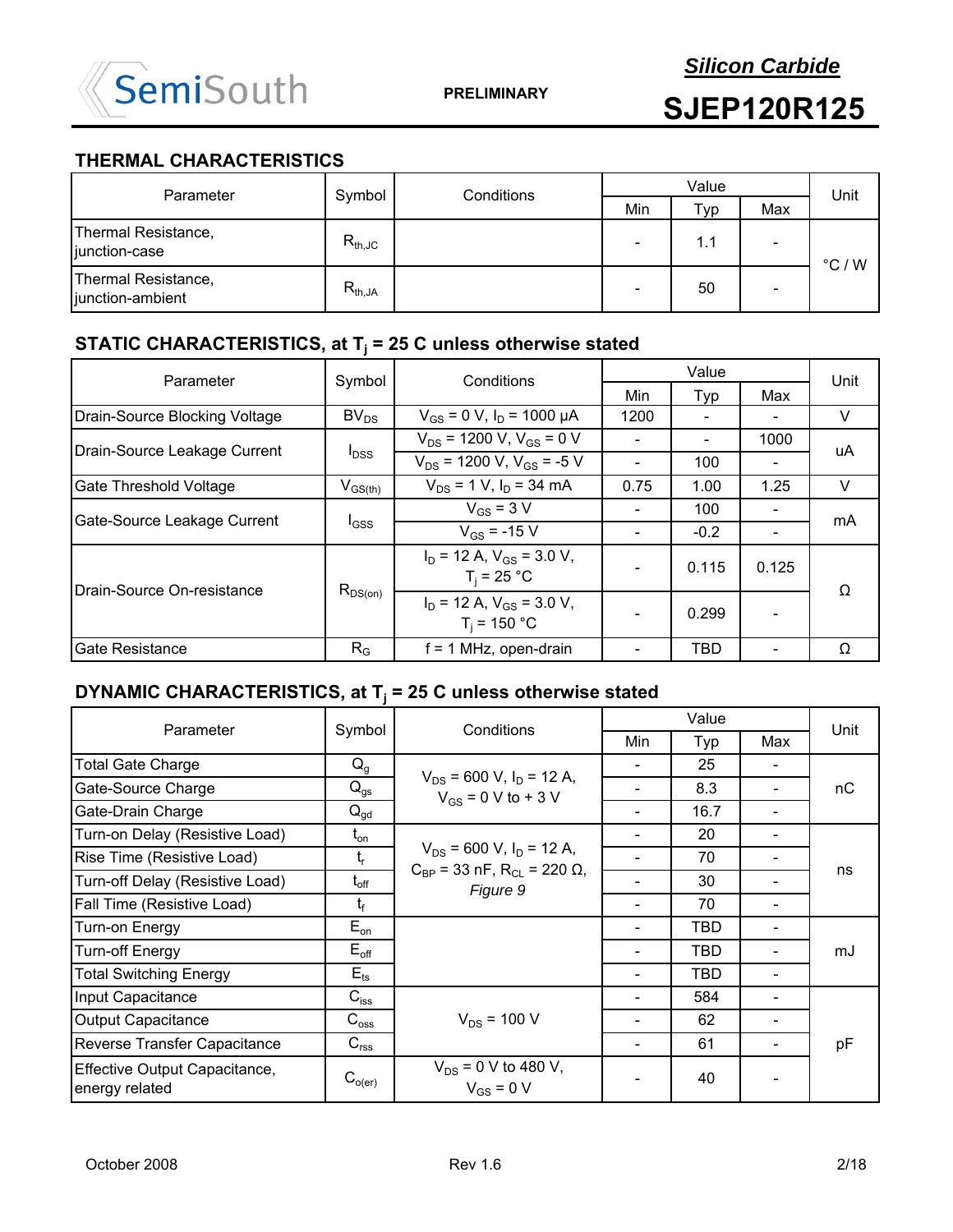

## **SJEP120R125** *Silicon Carbide*



Figure 1. Typical Output Characteristics



Figure 3. Typical Output Characteristics  $I_D = f(V_{DS})$ ;  $T_i = 175$  °C; parameter:  $V_{GS}$ 



 $I_D = f(V_{DS})$ ;  $T_j = 25 \text{ °C}$ ; parameter:  $V_{GS}$   $I_D = f(V_{DS})$ ;  $T_j = 100 \text{ °C}$ ; parameter:  $V_{GS}$ Figure 2. Typical Output Characteristics



 $R_{DS(on)} = f(T_i)$ ;  $V_{GS} = 3.0$  V,  $I_D = 0.5$  \*  $I_{D25}$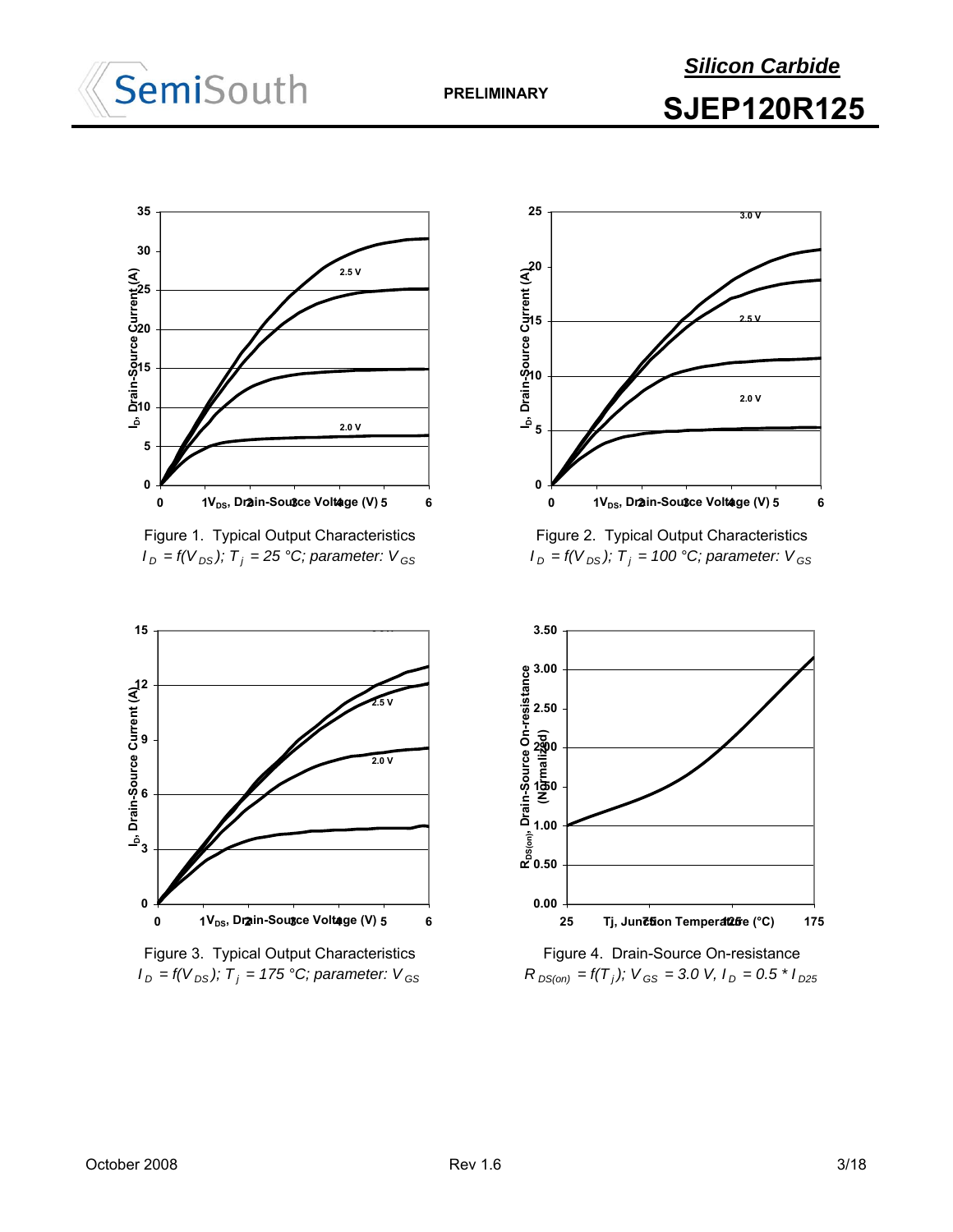

## **SJEP120R125**



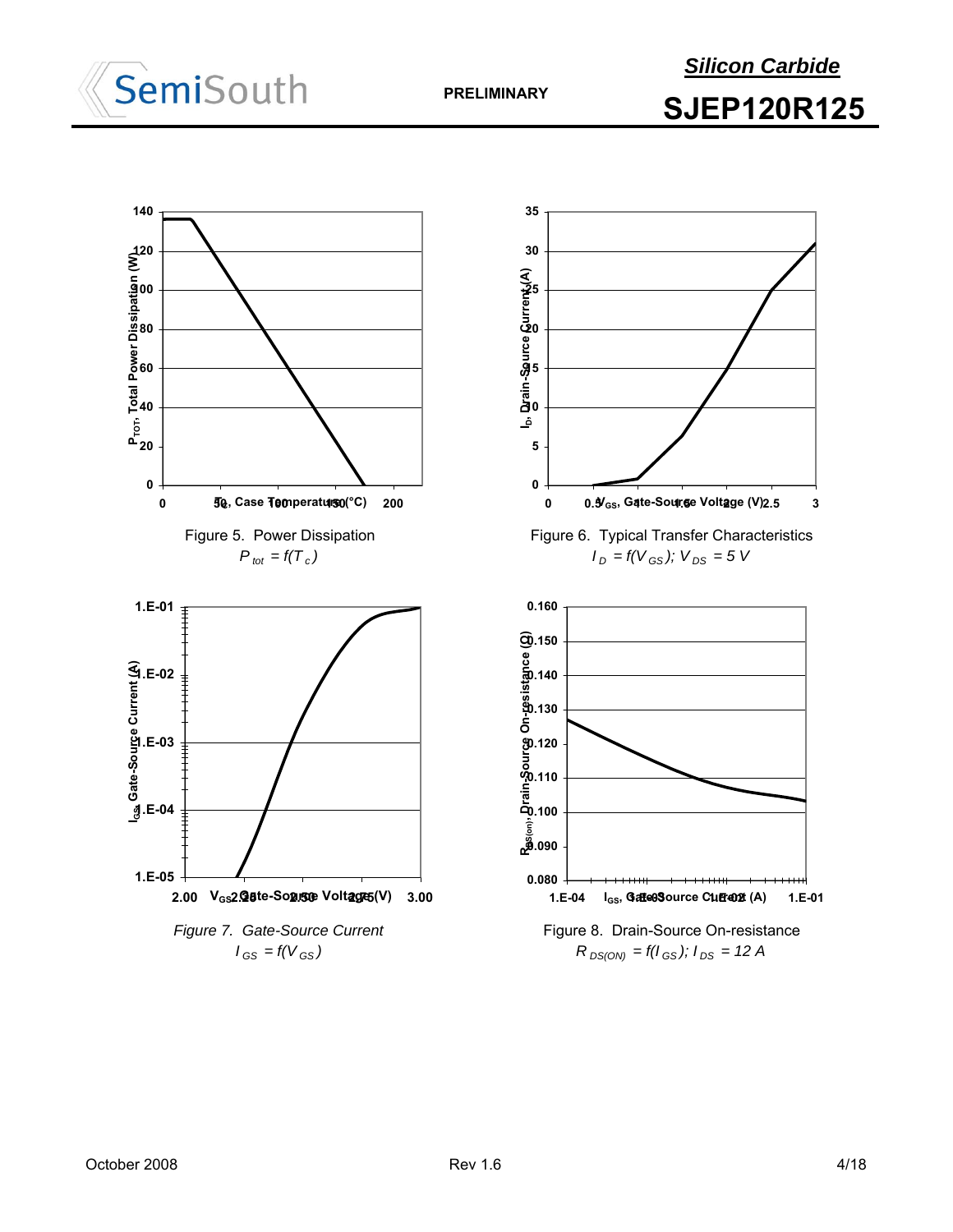

## **SJEP120R125**



 $R_{DS(ON)} = f(V_{GS})$ ;  $I_{DS} = 12$  A Figure 9. Drain-Source On-resistance



*Figure 10. Typical Capacitance*  $C = f(V_{DS})$ ;  $V_{GS} = 0$  V;  $f = 1$  MHz



Figure 11. Resistive Load Switching Circuit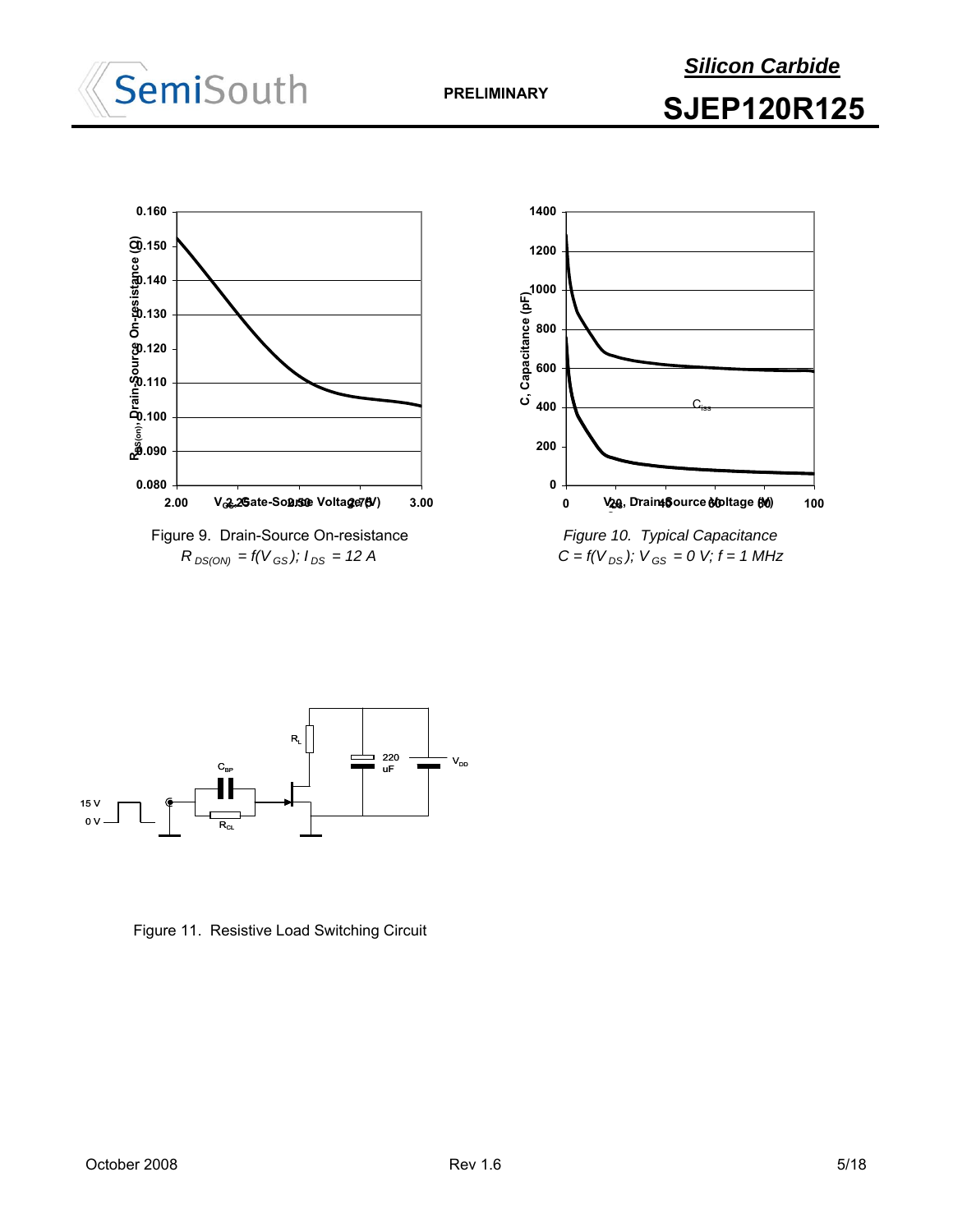

**PRELIMINARY**

*Silicon Carbide*

**SJEP120R125**



*Z th(jc) = f(t <sup>P</sup> ); parameter: Duty Ratio*

October 2008 6/18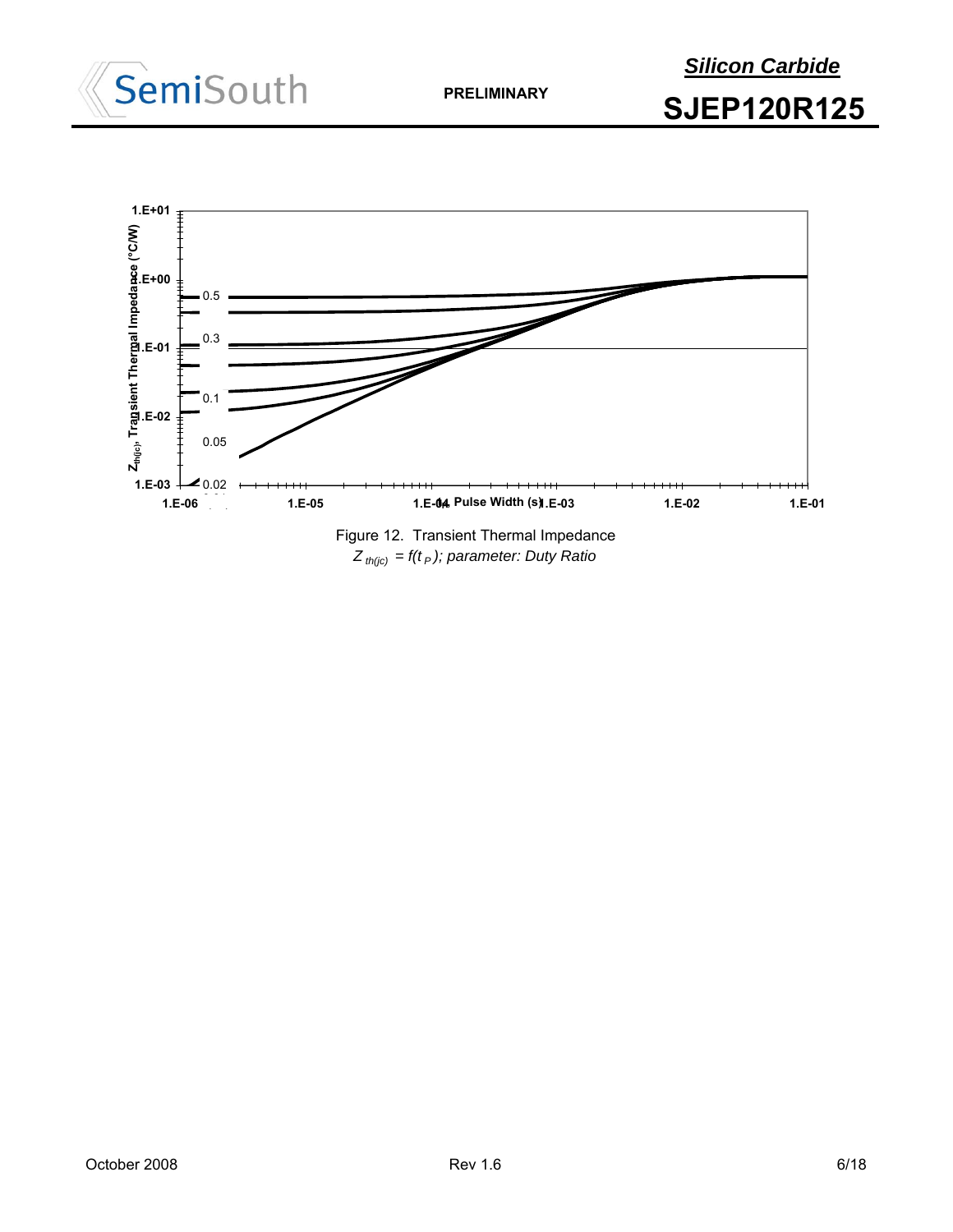

# **SJEP120R125**

*Silicon Carbide*

#### **A. Device Overview**

The SJEP120R125 is an enhancement-mode (EM) silicon carbide (SiC) Vertical Junction Field Effect Transistor (JFET) optimized for use in high-voltage, high-power, high-frequency power management applications. Due to the superior material properties of the SiC semiconductor and patented trench architecture, the SJEP120R125 delivers best-in-class performance in both hard-switching and soft-switching applications. The SJEP120R125 is designed to be a replacement for MOSFETs and IGBTs and delivers the following performance advantages:

**No saturation voltage:** Due to unipolar conduction in the JFET structure (i.e. no conductivity modulation) there is not a saturation voltage to overcome before output current is available enabling lower conduction losses and higher systems efficiencies.

**No tail-current:** No tail current is present at the turn-off transition enabling lower switching losses and higher practical switching frequencies.

**Low on-resistance:** Lowest specific-on-resistance of all 1200V-class semiconductor devices due to the SiC material enables reduced conduction losses and higher system efficiencies.

**Low Intrinsic Capacitance:** Lower device capacitances allow for reduced gate charge requirements and high-frequency switching applications.

**Positive Temperature Coefficient:** Allows multiple die to be paralleled easily and without concerns for unbalanced current sharing or thermal runaway.

**No Body Diode:** There is not an intrinsic body diode in the JFET structure. A SiC SBD can be copacked as required by the application to enable the lowest possible switching losses.

#### **B. Device Structure**

Figure 13 illustrates the simplified schematic representation of the SJEP120R125. Much like a BJT, gate-source and gate-drain junctions are p-n diodes. Like all three-terminal semiconductor devices, the gate-source, gate-drain, and drainsource junctions act as non-linear, voltage-dependent capacitances in the circuit. The SJEP120R125 is a based on a vertical-channel, trench structure, thus no current flows laterally in

the device and very high current densities are achieved. The SJEP120R125 does not have a p-n junction between drain-source and therefore has no intrinsic body diode. The control methodology is similar to that of a BJT, but the switching performance is characteristic of a unipolar device because device there is no conductivity modulation in the channel.



Figure 13. Equivalent Circuit of SJEP120R125

#### **C. Gate Driver**

 *1. Low-side Switching Applications:* The SJEP120R125 is designed to be a direct replacement for MOSFETs and IGBTs in groundreferenced, low-side switching applications with only minor modifications to the gate drive circuitry. Figure 14 shows the recommended configuration using a 0V/+15V PWM/driver signal, which includes the addition of a resistor  $(R<sub>CL</sub>)$  in parallel with a capacitor  $(C_{BP})$  between the driver/PWM IC output and the gate resistor  $(R<sub>0</sub>)$ . These components serve four primary functions:

a. Fast delivery and removal of gate charge to the SJEP120R125, thus improving the turn-on and turnoff times.

b. Level-shifting of the +15V output from the PWM/driver IC to +2.5-3.0V as selected by the user. c. Reflection of a negative voltage on the gate-source junction at the turn-off transition to improve the turnoff time and improve EMI immunity of the gate-source signal.

d. Limit the continuous current sourced from the PWM/driver IC during the on-state.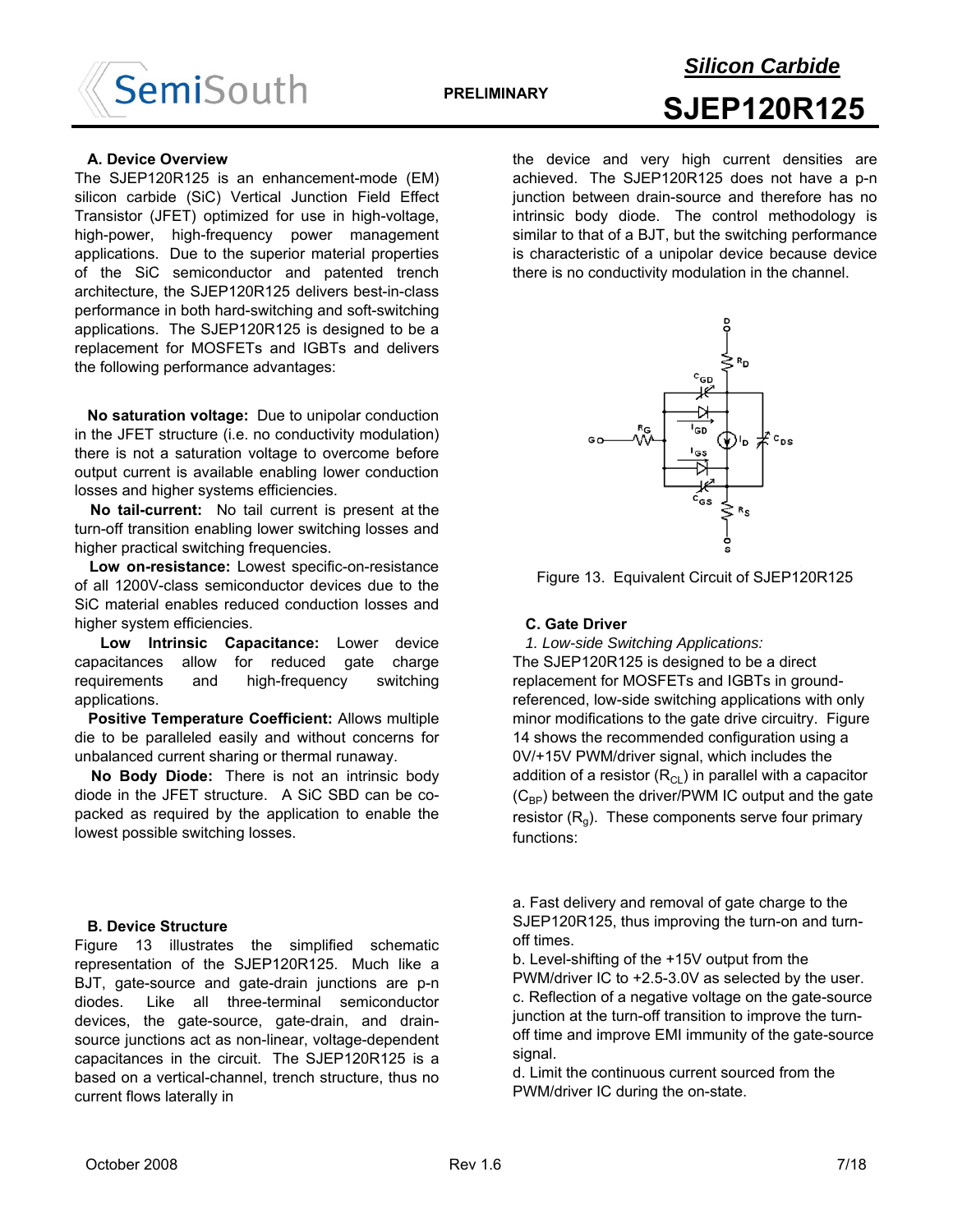

**PRELIMINARY**

### *Silicon Carbide*

## **SJEP120R125**

Figure 15 is a waveform showing the PWM/driver IC output and SJEP120R125 gate-source voltage obtained using this configuration. The selections of  $R_{\text{Cl}}$  and  $C_{\text{BP}}$  are discussed in section C.3.



Figure 14. Recommended Driver/IC Interface



Figure 15. Switching waveforms for 0/+15V PWM/driver IC level shifted to +3V.  $V_{DS}$  (top, 200V/div),  $V_{GS}$  (middle, 10V/div), and  $V_{O}$  (bottom, 10V/div)

#### *2. High-side Switching Applications*

In addition to the use of RCL and CBP as described in section C.1., the use of a negative voltage rail for the PWM/driver IC is recommended when the SJEP120R125 is used in a high-side switching application. This configuration improves the EMI immunity of the gate-source voltage and prevents dV/dt induced turn-on that could result from operation in a half-bridge or full-bridge configuration. Figure 16 shows the recommended configuration using a - 12V/+5V PWM/driver output. Figure 17 is a waveform showing the PWM/driver IC output and SJEP120R125 gate-source voltage obtained using this configuration. The selections of  $R_{CL}$  and  $C_{BP}$  are discussed in section C.3.



Figure 16. Recommended Driver/IC Interface for highside switching applications.



Figure 17. Switching waveforms for -12V/+5V PWM/driver IC level shifted to +3V.  $V_{DS}$  (top, 200V/div),  $V_{GS}$  (middle, 10V/div), and  $V_{O}$  (bottom, 10V/div)

#### *3. R CL and C BP Selection*

The appropriate  $C_{BP}$  value is selected based on  $Q_q$  of the SJEP120R125 and is independent PWM/driver IC supply rail voltages. Parasitic circuit effects can influence the selection of  $C_{BP}$ , so one particular value is  $C_{BP}$  is not necessarily appropriate for all applications. Rather a range of  $C_{BP}$  values to be evaluated empirically is suggested to the user as defined by Equation 1:

$$
\frac{2 \cdot \mathcal{Q}_{g}}{V_{cc} - V_{gs}} \leq C_{BP} \leq \frac{4 \cdot \mathcal{Q}_{g}}{V_{cc} - V_{gs}}, \quad (1)
$$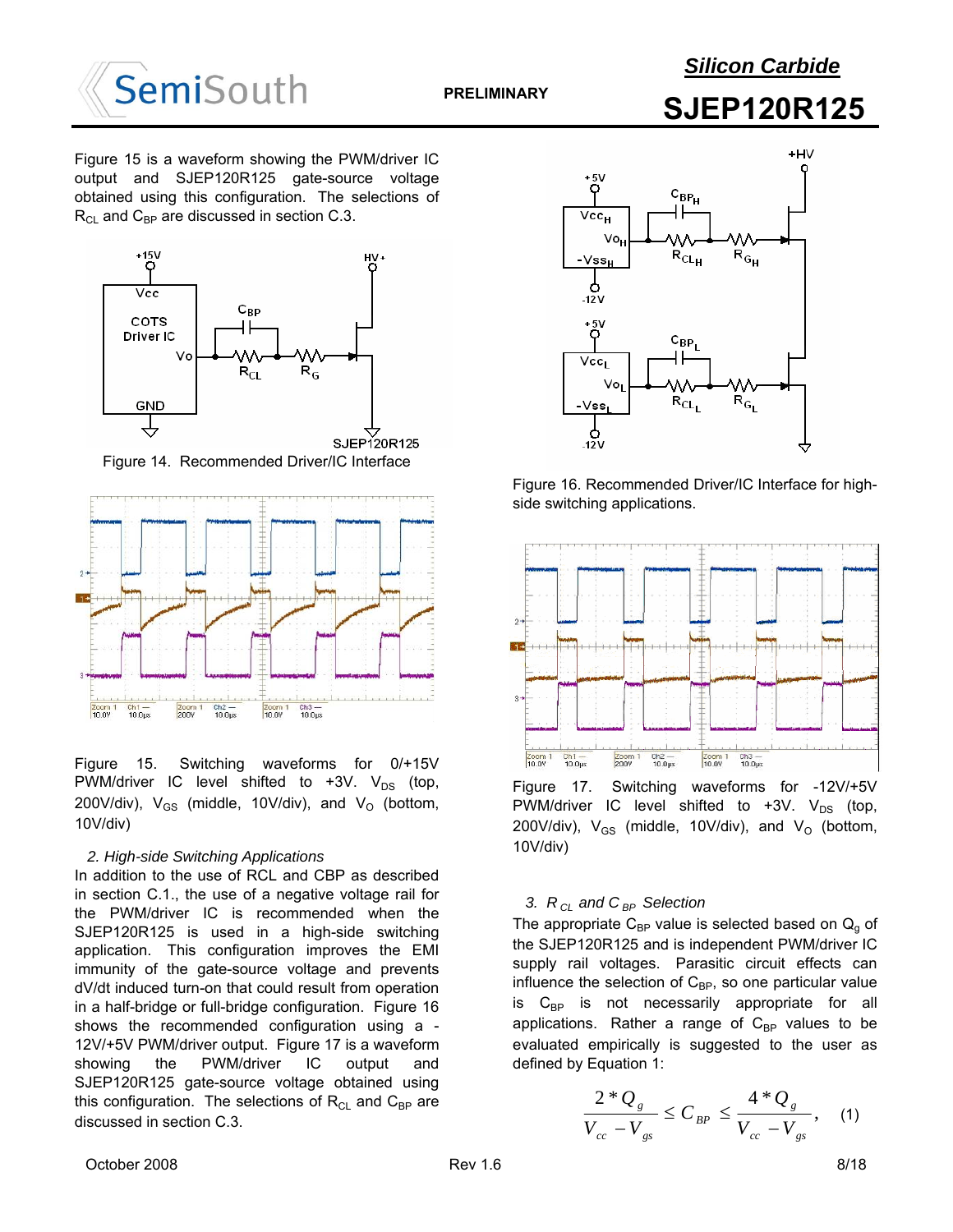

where  $V_{\text{cc}}$  is the PWM/driver IC output voltage and  $V_{\text{gs}}$ is the desired gate-source voltage of the SJEP120R125.

 $R_{CL}$  is used to limit the continuous current flowing from the PWM/driver IC through the gate-source diode (Figure 7) of the SJEP120R125, thus setting the gate-source voltage. The maximum recommended gate-source current is 50mA. It is recommended that the maximum steady-state (DC) gate voltage be not exceed +3.0 V; however a gatesource voltage pulse to +15V may be applied during the turn-on transition. The selection of  $R_{CL}$  requires the following information:

a.  $V_{\text{O}}$  = Positive output voltage of the PWM/driver IC

b.  $V_{gs}$  = Desired SJEP120R125 gate-source voltage

c.  $I_{qs}$  = Gate-source diode current at the desired gate-source voltage. IGS can be estimated from Figure 7.

The recommended value of  $R_{CL}$  is defined by Equation 2:

$$
R_{CL} = \frac{V_O - V_{gs}}{I_{gs(\text{eVgs})}}
$$
 (2)

#### **D. Resistive Load Switching Waveforms**

A simplified schematic of the resistive load switching circuit is show in Figure 18. The resulting switching waveforms are shown in Figures 19-21.



Figure 18. Resistive Load Switching Circuit



Figure 19. SJEP120R125 Switching Waveforms.  $V_{DS}$ (top, 150V/div),  $I_D$  (middle, 3A/div), and  $V_{GS}$  (bottom, 2V/div)



Figure 20. Rise time measurement.  $V_{DS}$  (top, 150V/div),  $I_D$  (middle, 3A/div), and  $V_{GS}$  (bottom, 2V/div)